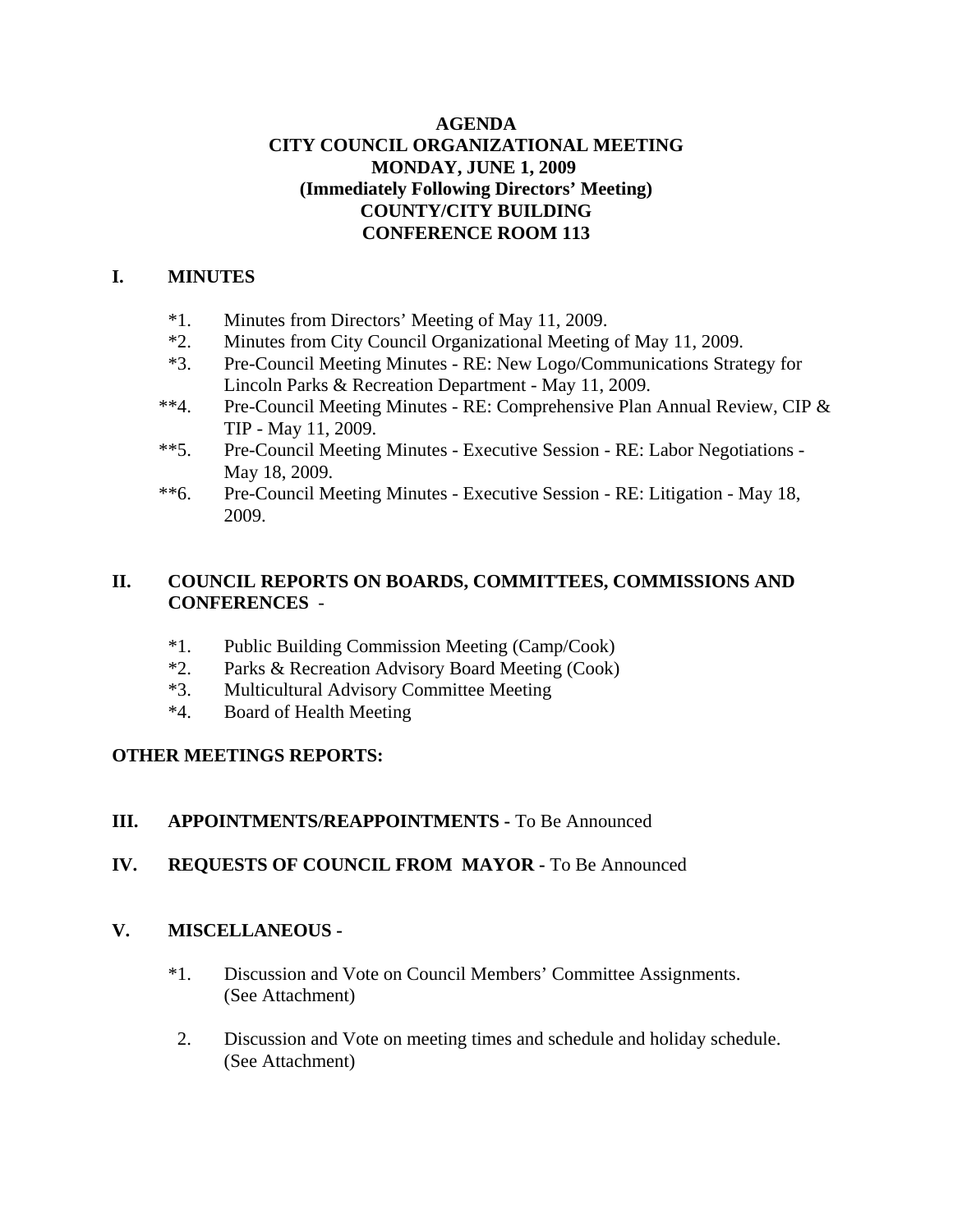#### **VI. CITY COUNCIL MEMBERS**

#### **VII. MEETINGS/INVITATIONS -**

- 1. Lincoln Chamber of Commerce 2009 Federal Fly-Back on Thursday, August 20, 2009 from 8:00 a.m. to 1:30 p.m. at Strategic Air & Space Museum - Cost: \$95/person - Please RSVP - (See Invitation)
- 2. The Witherbee Village invite you to join them for a Town Hall Meeting on Monday, June 1, 2009 at 7:00 p.m. at Lefler Middle School - (See Invitation)

#### **VIII. ADJOURNMENT**

# **\*HELD OVER FROM MAY 18, 2009. \*\*HELD OVER FROM MAY 25, 2009.**

ca060109/tjg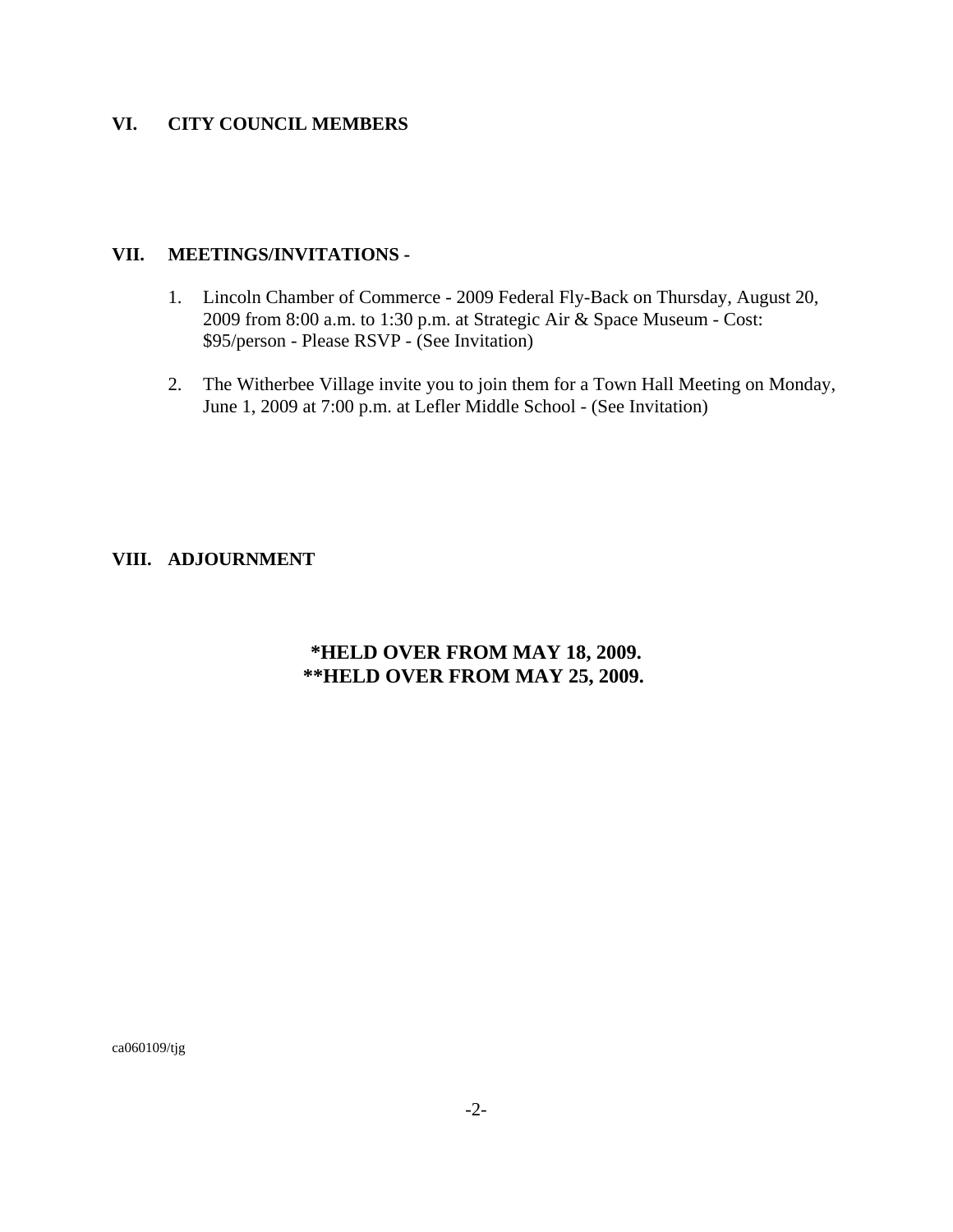# **VACANT COUNCIL MEMBERS' COMMITTEES**

Internal Auditing Review Committee Subject to Call Quarterly TBA Joint Budget Committee (2 - 1 seat open) 1<sup>st</sup> Friday/TBA 8:15 am Human Services, 1115 "K" St., Suite Downtown Lincoln Association  $4<sup>th</sup> Tuesday$  8:00 am DLA Board Room Visitor Promotion Committee 3<sup>rd</sup> Monday TBA Railroad Transportation Safety District - - - (2 seats open) Alt.Mon./Tues (Bi-Mo) TBA Council Chambers Utility Billing check-Off Program Bd (Lincoln Cares) TBA City Council Internal Liquor Committee - - - (2 seats open) Day of Night Meetings 4:00 pm Conf. Rm. 106 Board of Health **2<sup>nd</sup>** Tuesday 6:30 pm Health Dept-Training Center Information Services Policy Committee (ISPC) 2<sup>nd</sup> Thursday 1:00 pm Conf. Room 106